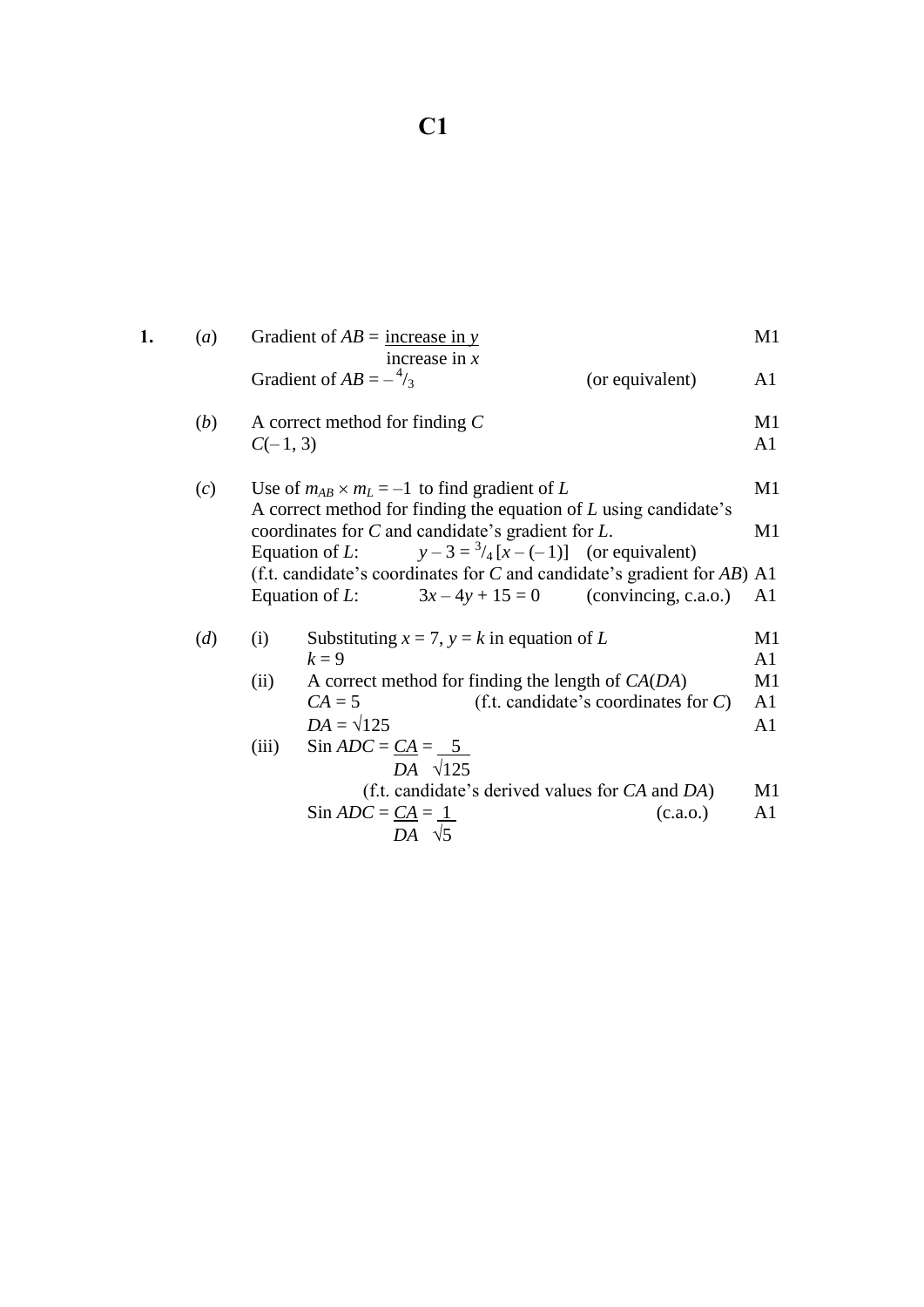$$
2. \hspace{20pt}
$$

2. (a) 
$$
\frac{10}{7+2\sqrt{11}} = \frac{10(7-2\sqrt{11})}{(7+2\sqrt{11})(7-2\sqrt{11})}
$$
   
M1

Denominator:  $49-44$  A1

$$
\frac{10}{7+2\sqrt{11}} = \frac{10(7-2\sqrt{11})}{5} = 2(7-2\sqrt{11}) = 14-4\sqrt{11}
$$
 (c.a.o.) A1

## **Special case**

If M1 not gained, allow B1 for correctly simplified denominator following multiplication of top and bottom by  $7 + 2\sqrt{11}$ 

(*b*)  $(4\sqrt{3})^2 = 48$  $= 48$  B1

$$
\sqrt{8} \times \sqrt{50} = 20
$$
 B1

$$
\frac{5\sqrt{63}}{\sqrt{7}} = 15
$$
 B1

$$
(4\sqrt{3})^2 - (\sqrt{8} \times \sqrt{50}) - \frac{5\sqrt{63}}{\sqrt{7}} = 13
$$
 (c.a.o.) B1

3. (a) 
$$
\frac{dy}{dx} = 4x - 11
$$
 (an attempt to differentiate, at least one non-zero term correct) M1  
\nAn attempt to substitute  $x = 2$  in candidate's expression for  $\frac{dy}{dx}$  m1  
\nUse of candidate's numerical value for  $\frac{dy}{dx}$  as gradient of tangent at *P* m1  
\nEquation of tangent at *P*:  $y - (-1) = -3(x - 2)$  (or equivalent)  
\n(c.a.o.) A1  
\n(a)  $y - (-1) = -3(x - 2)$  (or equivalent)  
\n(c.a.o.) A1  
\n(b) Gradient of tangent at *Q* B1  
\nAn attempt to equate candidate's expression for  $\frac{dy}{dx}$  and candidate's  
\nderived value for gradient of tangent at *Q* M1  
\n $4x - 11 = 9 \Rightarrow x = 5$   
\n(f.t. one error in candidate's expression for  $\frac{dy}{dx}$  A1

4. 
$$
(1-2x)^6 = 1 - 12x + 60x^2 - 160x^3 + ...
$$
  
\n $(-1 \text{ for further incorrect simplification})$ 

5. (a) 
$$
a = 3
$$
  
  $b = -2$  B1

$$
c = 17
$$

(b) Stationary value = 17 (f.t. candidate's value for 
$$
c
$$
) B1  
This is a minimum B1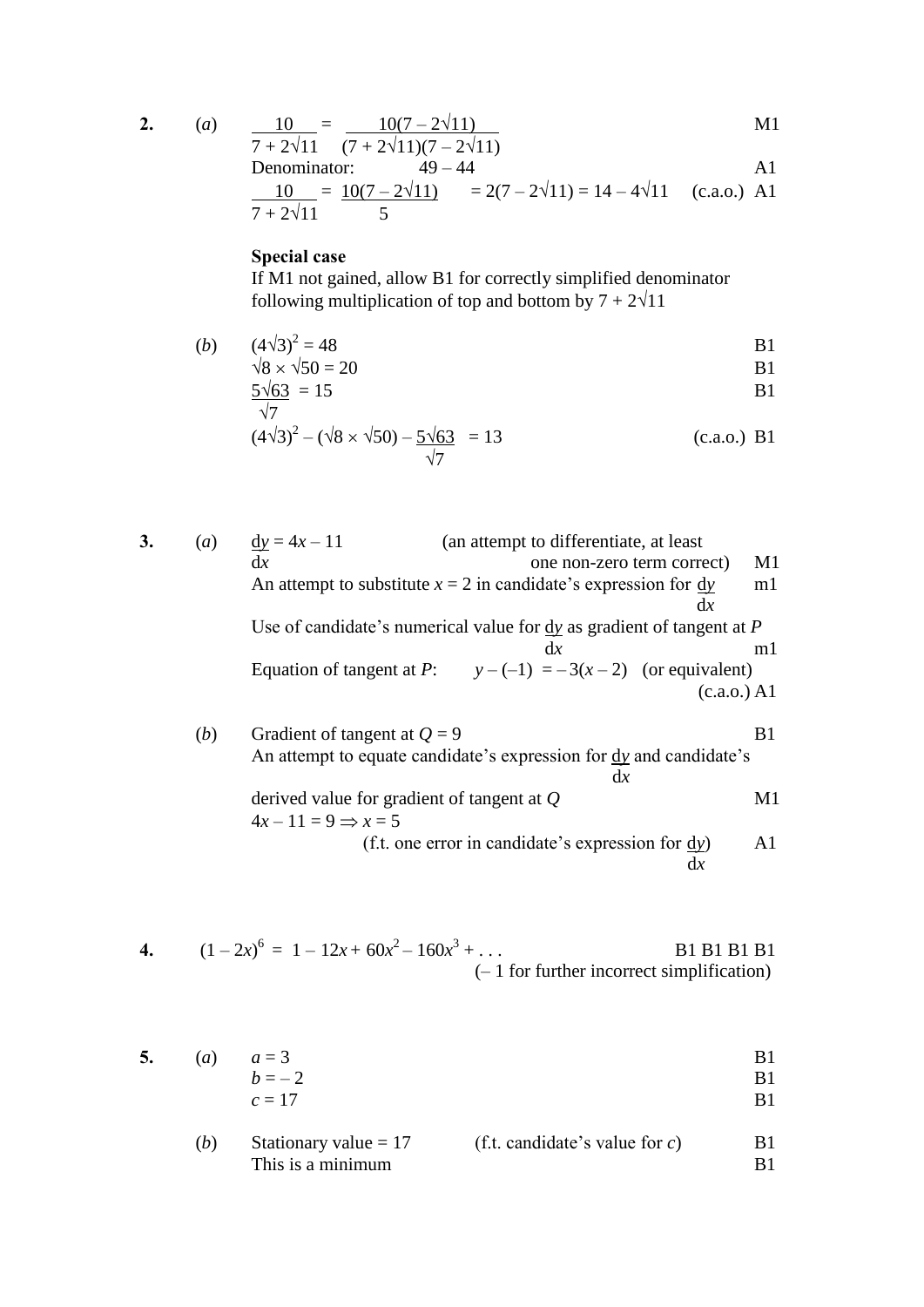| 6. | (a) | An expression for $b^2 - 4ac$ , with at least two of a, b, c correct | M1             |
|----|-----|----------------------------------------------------------------------|----------------|
|    |     | $b^2-4ac = (2k-1)^2 - 4(k^2 - k + 2)$                                | A1             |
|    |     | $h^2 - 4ac = -7$<br>(c.a.0.)                                         | A1             |
|    |     | candidate's value for $b^2 - 4ac < 0 \implies$ no real roots)        | A <sub>1</sub> |
|    | (b) | Finding critical values $x = -6$ , $x = \frac{2}{3}$                 | <b>B</b> 1     |
|    |     | A statement (mathematical or otherwise) to the effect that           |                |
|    |     | $x < -6$ or $\frac{2}{3} < x$<br>(or equivalent)                     |                |
|    |     | (f.t critical values $\pm 6$ , $\pm \frac{2}{3}$ only) B2            |                |
|    |     | Deduct 1 mark for each of the following errors                       |                |
|    |     | the use of $\leq$ rather than $\lt$                                  |                |

the use of the word 'and' instead of the word 'or'

|  | (a) | $y + \delta y = 3(x + \delta x)^2 - 7(x + \delta x) + 5$                                             | B1          |
|--|-----|------------------------------------------------------------------------------------------------------|-------------|
|  |     | Subtracting y from above to find $\delta y$                                                          | M1          |
|  |     | $\delta y = 6x\delta x + 3(\delta x)^2 - 7\delta x$                                                  | A1.         |
|  |     | Dividing by $\delta x$ and letting $\delta x \rightarrow 0$                                          | M1          |
|  |     | $\frac{dy}{dx} = \lim_{x \to 0} \frac{dy}{dx} = 6x - 7$<br>$\delta x \rightarrow 0$ $\delta x$<br>dx | (c.a.o.) A1 |

(b) Required derivative = 
$$
{}^2/\_3 \times {}^1/\_4 \times x^{-3/4} + 12 \times (-3) \times x^{-4}
$$
 B1, B1

| 8. | $\left( a\right)$ | Attempting to find $f(r) = 0$ for some value of r                   |                                                                          | M1             |  |
|----|-------------------|---------------------------------------------------------------------|--------------------------------------------------------------------------|----------------|--|
|    |                   | $f(2) = 0 \Rightarrow x - 2$ is a factor                            |                                                                          | A <sub>1</sub> |  |
|    |                   | $f(x) = (x-2)(6x^2 + ax + b)$ with one of a, b correct              |                                                                          | M1             |  |
|    |                   | $f(x) = (x-2)(6x^2 - 7x - 3)$                                       |                                                                          | $\mathbf{A}1$  |  |
|    |                   |                                                                     | $f(x) = (x-2)(3x + 1)(2x-3)$ (f.t. only $6x2 + 7x - 3$ in above line) A1 |                |  |
|    |                   | $x=2,-\frac{1}{3},\frac{3}{2}$                                      | (f.t. for factors $3x \pm 1$ , $2x \pm 3$ )                              | A1             |  |
|    |                   | <b>Special case</b>                                                 |                                                                          |                |  |
|    |                   | Candidates who after having found $r-2$ as one factor then find one |                                                                          |                |  |

Candidates who, after having found  $x - 2$  as one factor, then find one of the remaining factors by using e.g. the factor theorem, are awarded B1 for final 4 marks

(b) Use of 
$$
g(a) = 11
$$
  
\n $a^3 - 53 = 11 \Rightarrow a = 4$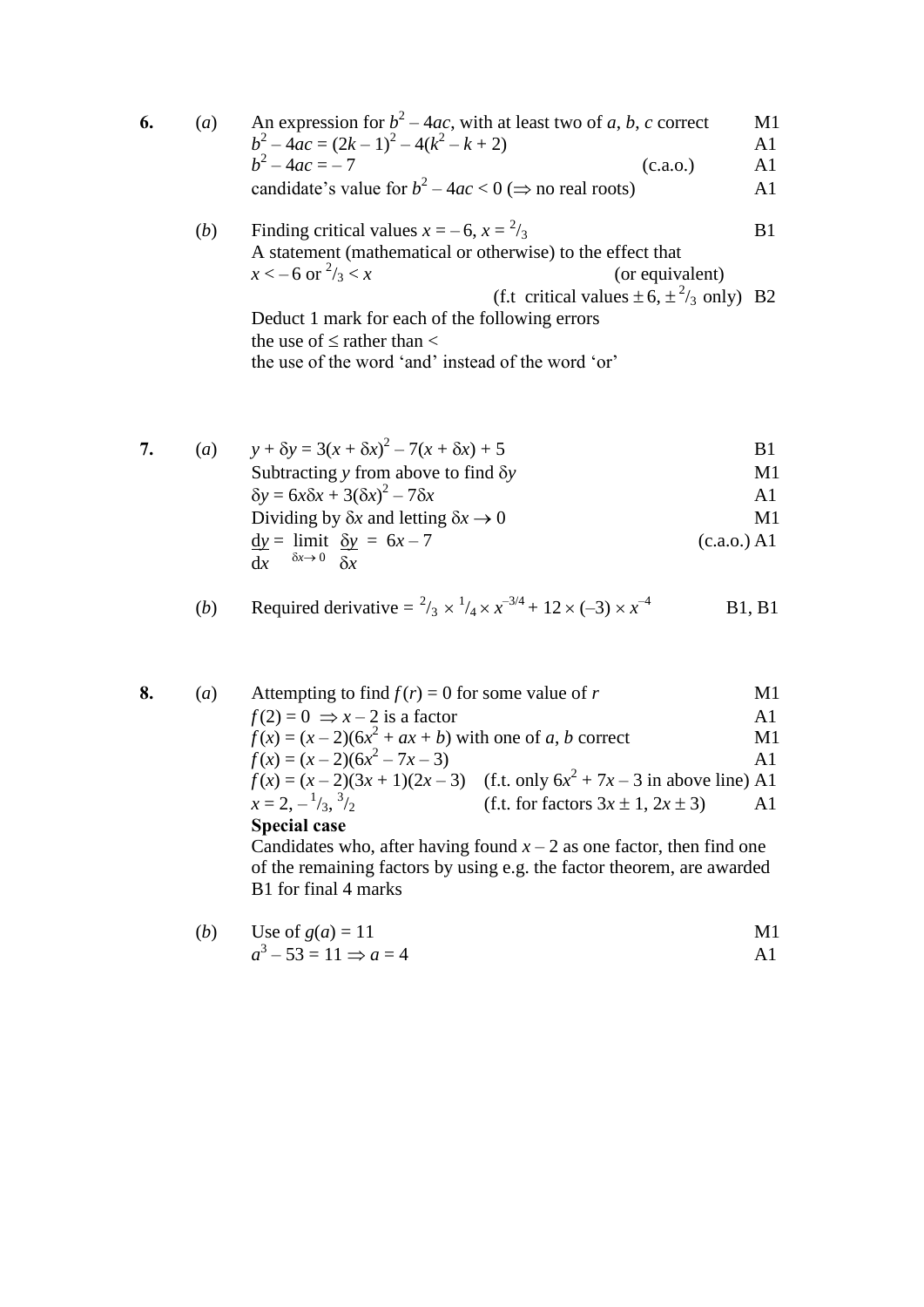**9.** (*a*)



| Concave up curve and y-coordinate of minimum $=-7$ | B1. |
|----------------------------------------------------|-----|
| x-coordinate of minimum $=$ 3                      |     |
| Both points of intersection with $x$ -axis         |     |



| Concave up curve and y-coordinate of minimum $=-7$ | R1 |
|----------------------------------------------------|----|
| x-coordinate of minimum $=-4$                      |    |
| Both points of intersection with $x$ -axis         | B1 |